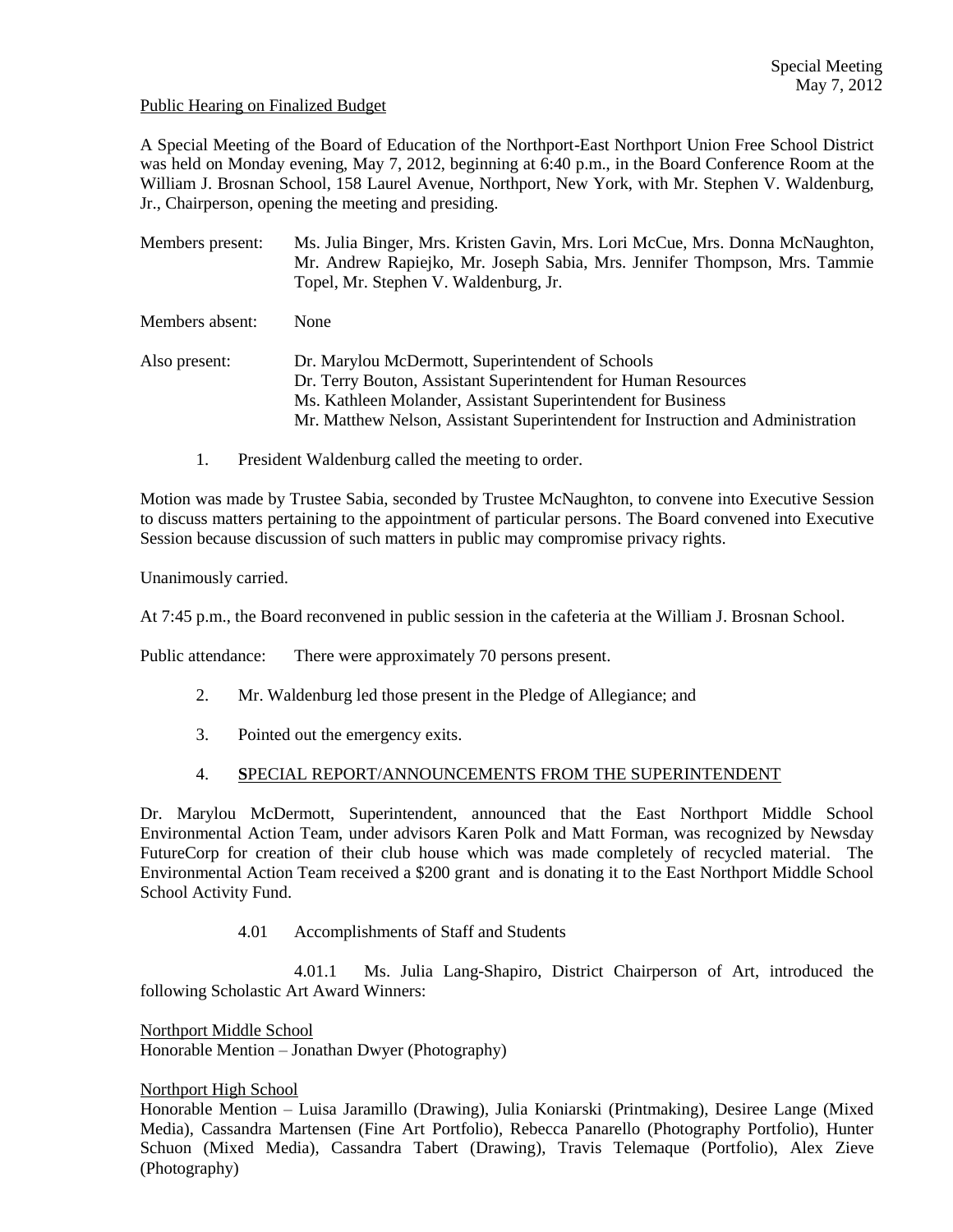Silver Key – Melissa Carroll (Sculpture), Ashley Cianciabella (Sculpture), Laurie Handler (Photography), Desiree Lange (Fine Art Portfolio), Will Mayer (Photography), Carli Rescott (Drawing), Madison Weisman (Digital Art)

Gold Key – Luke Alexander (Drawing), Timothy Foley (Photography/Portfolio), Laurie Handler (Photography), Luisa Jaramillo (Painting), Cassandra Martensen (Fine Art Portfolio), Will Mayer (Photography/Portfolio), Miranda Warren (Drawing)

Ms. Lang-Shapiro announced that Will Mayer and Cassandra Martensen were also National winners.

President Waldenburg and Superintendent McDermott congratulated all the students on their achievements and presented them with a commendation from the Board.

Dr. McDermott read a statement clarifying erroneous statements pertaining to the District's finances and budgeting process that were contained in a letter to the editor of *The Observer* in the April 26<sup>th</sup> edition. Dr. McDermott stated that she assumes all responsibility as to the functioning of the school district including providing transparency regarding the District's operation as well as clarifying information that is not correct when accuracies are brought to her attention. Dr. McDermott stated that the Northport-East Northport Union Free School District has always conducted its budgeting practices according to New York State standards and regulations. Dr. McDermott noted that throughout the years, the District has maintained its strong financial rating from Moody's Financial Services while continuing to receive unqualified (highest) opinions from Cullen & Danowski, its external audit firm.

# 5. BRIEF OVERVIEW OF THE PROPOSITIONS ON THE MAY 15, 2012 BALLOT

Dr. McDermott reviewed the propositions on the May  $15<sup>th</sup>$  ballot stating that the adopted 2011-2012 budget was \$151,178,758 and the proposed 2012-2013 budget is \$153,941,712 which is a budget increase of 1.83% and a tax levy increase of 1.68%. Dr. McDermott noted that the District has the sixth lowest tax levy increase on Long Island. The average annual cost to the taxpayer would be \$106.04. Dr. McDermott stated that Proposition 2 is for expenditures within the budget for capital projects. Dr. McDermott stated that there are three seats open on the Board of Education and there are four candidates running.

There was a discussion regarding statements in the letter to the editor of *The Observer*, clarification of the District's State Aid projections, the reduction in expenditures of \$75,000, the Special Aid Fund, and budget line items used for contract negotiations.

## 6. COMMUNITY QUESTIONS REGARDING THE PROPOSITIONS ON THE MAY 15, 2012 BALLOT

Name Comment

Michael Koulermos Stated that he worked for the District for 17 years as the maintenance painter Resident and always worked with another gentleman. Mr. Koulermos stated that he recently found out there was only one painter to maintain ten buildings and asked why there was only one.

Dr. McDermott stated that the administration is taking a look at all the custodial and maintenance staff and trying to maximize what each employee gives the District.

# 7. ADJOURNMENT OF PUBLIC HEARING AND CONVENE INTO SPECIAL BUSINESS **MEETING**

7.01 President Waldenburg designated the following Board Trustees to bring the voting returns to the William J. Brosnan School (Election Headquarters) on May 15, 2012: Trustee Sabia will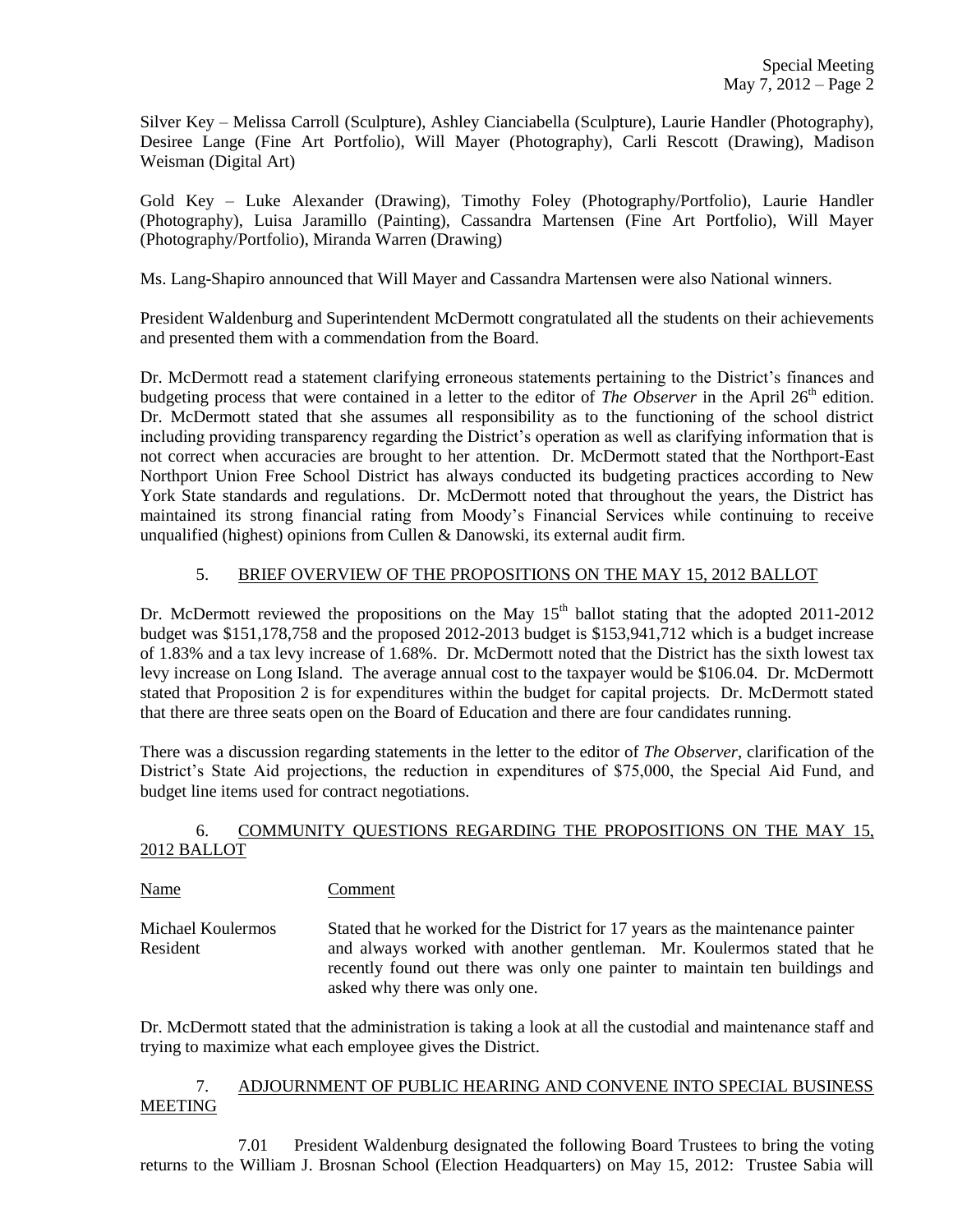deliver the returns from Fifth Avenue Elementary School, Trustee Thompson will deliver the results from Dickinson Avenue Elementary School, and Trustee Topel will deliver the results from the William J. Brosnan School.

# 8. APPROVAL OF MINUTES, TREASURER'S REPORT AND MONTHLY SUMMARY OF RECEIPTS AND DISBURSEMENTS

Motion was made by Trustee McCue, seconded by Trustee Sabia, to approve item 8.01

8.01 Minutes

8.01.1 Special Meeting to Vote on BOCES Budget, April 24, 2012

Unanimously carried.

Motion was made by Trustee McNaughton, seconded by Trustee Thompson, to approve all items under 8.02

8.02 Treasurer's Report and Monthly Summary of Receipts and Disbursements

8.02.1 Treasurer's Report for the period February 1, 2012 through February 29,

2012

8.02.2 Monthly Summary of Receipts and Disbursements for February 2012

Unanimously carried.

8.03 For Information: Claims Auditor's Report for Warrant and Schedule of Claims for payments dated:

February 2012 (Wire Transfer Report), February 15, 2012 (Accounts Payable Warrant), February 10, 2012 (Payroll Trust & Agency Warrant), February 29, 2012 (Accounts Payable Warrant), February 24, 2012 (Payroll Trust & Agency Warrant), February 2012 (Claims Audit Report)

#### 9. SUPERINTENDENT'S REPORT, GENERAL

Motion was made by Trustee McCue, seconded by Trustee Rapiejko, to approve all items under 9., excluding severed item 9.01.1

9.01 Personnel Schedules, each dated May 7, 2012, and each attached and made part of the official minutes:

> 9.01.1 Schedule A – SEVERED 9.01.2 Schedule B – Non-Instructional Staff 9.01.3 Schedule D – Extra Pay 9.01.4 Schedule J – Committee on Special Education 9.01.5 Schedule M – Tenure

President Waldenburg announced the retirement of Susan Hennes after twelve years of service to the district. President Waldenburg also announced the approval of tenure for Northport Middle School Principal Tim Hoss.

9.02 Approving the Response to Intervention Addendum to Academic Intervention Plan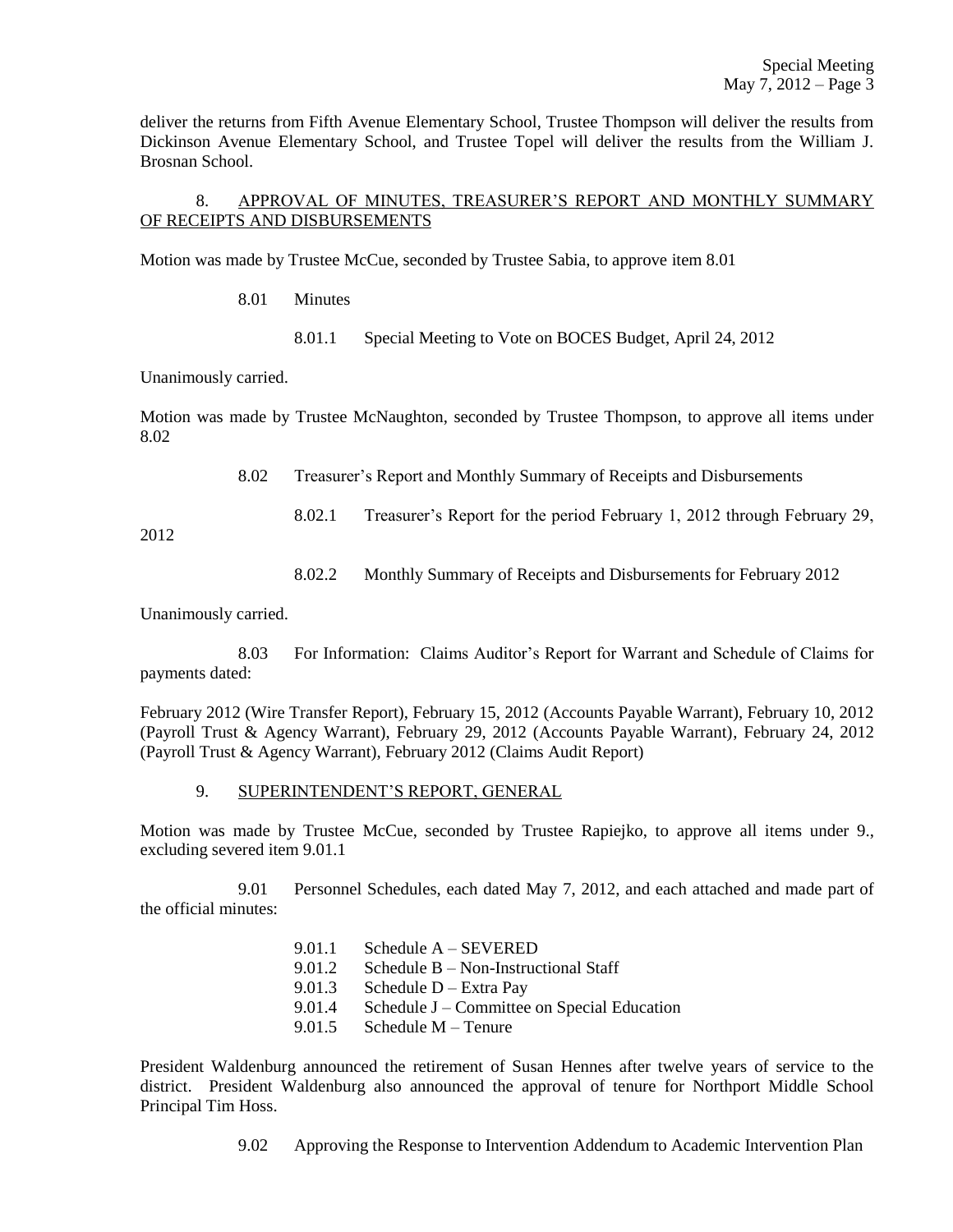- 9.03 Receiving for a first reading the following textbook:
	- 9.03.1 IB Diploma Progamme:  $20^{th}$  Century World History Course Companion Martin Cannon et.al Oxford (In cooperation with IB) 2009 IB History of the Americas Grade 12

Vote on Trustee McCue's motion to approve all items under 9., excluding severed item 9.01.1 (Schedule A) was unanimously carried.

Motion was made by Trustee McNaughton, seconded by Trustee Topel, to approve item 9.01.1 (Schedule A), including Supplemental 9.01.1 (#39-52)

9.01.1 Schedule A – Certified Staff (including Supplemental A #39-52)

Vote on Trustee McNaughton's motion was as follows:

YES: Ms. Binger, Mrs. Gavin, Mrs. McCue, Mrs. McNaughton, Mr. Rapiejko, Mr. Sabia, Mrs. Thompson, Mrs. Topel ABSTAIN: Mr. Waldenburg

Motion passed.

10. SUPERINTENDENT'S REPORT FINANCIAL

Motion was made by Trustee McCue, seconded by Trustee Sabia, to approve all items under 10.0

10.01 Taking specified action on the following BIDS:

### EDUCATIONAL

- 10.01.1 Award Musical Instrument Sanitizing
- 10.01.2 Award Musical Instrument Accessories
- 10.01.3 Award Driver's Education In Car Instruction

BUILDINGS AND GROUNDS:

- 10.01.4 Award Hollow Metal Doors & Associated Hardware
- 10.02 Approving transfer of general fund appropriations in the 2011-2012 budget
- 10.03 Receiving the following donations to the District:
	- 10.03.1 \$100.00 from Agatha Tantillo to the Michael C. Kauffman Memorial

Scholarship

10.03.2 \$500.00 from Lawrence Kusko to the Lt. Commander Christopher Tragna Memorial Scholarship

10.03.3 West's Supreme Court report (Vol. 72 – Vol. 131), set of 135 law books outlining cased decided in the Supreme Court of the United States, from the Northport-East Northport Public Library, value estimated by the donor to be \$2.00 per volume for a total of \$270

10.04 Approving the following resolution:

"RESOLVED, that the Board of Education hereby approves an increase in the appropriation code A5540.4162.00.1501 (Athletic Trips-Boys Athletics) by \$620.00 with the understanding that this increase in appropriations is the result of unanticipated expenses associated with transportation of the boy's lacrosse team to Madison, CT to participate in the Daniel Hand Lacrosse Tournament.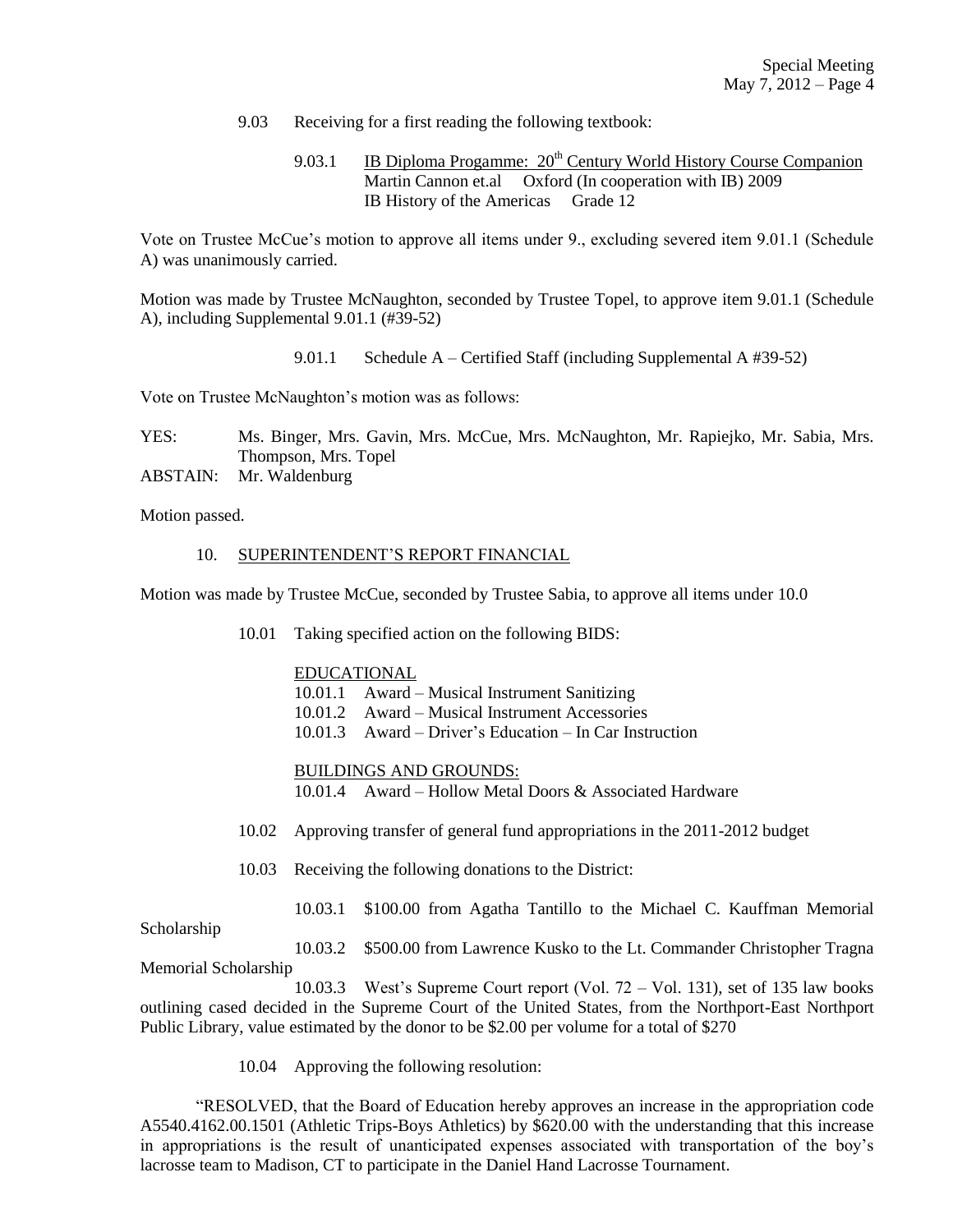RESOLVED, that the Board of Education hereby approves an increase in the revenue code A2705 (Gifts and Donations) of the 2011-2012 budget by \$620.00 with the understanding that this increase in revenue is the result of a donation from the Northport Lacrosse Booster Club"

10.05 Approving the following resolution authorizing the issuance of Tax Anticipation Notes not to exceed \$42,000,000.00 in anticipation of the receipt of taxes to be levied for the fiscal year ending June 30, 2012:

> **TAX ANTICIPATION NOTE RESOLUTION OF NORTHPORT-EAST NORTHPORT UNION FREE SCHOOL DISTRICT, NEW YORK, ADOPTED MAY 7, 2012, AUTHORIZING THE ISSUANCE OF NOT TO EXCEED \$42,000,000 TAX ANTICIPATION NOTES IN ANTICIPATION OF THE RECEIPT OF TAXES TO BE LEVIED FOR THE FISCAL YEAR ENDING JUNE 30, 2013**

## RESOLVED BY THE BOARD OF EDUCATION OF NORTHPORT-EAST NORTHPORT UNION FREE SCHOOL DISTRICT, IN THE COUNTY OF SUFFOLK, NEW YORK, AS FOLLOWS:

Section 1. Tax Anticipation Notes (herein called "Notes") of Northport-East Northport Union Free School District, in the County of Suffolk, New York (herein called "District"), in the principal amount of not to exceed \$42,000,000, and any notes in renewal thereof, are hereby authorized to be issued pursuant to the provisions of Sections 24.00 and 39.00 of the Local Finance Law, constituting Chapter 33-a of the Consolidated Laws of the State of New York (herein called "Law").

Section 2. The following additional matters are hereby determined and declared:

(a) The Notes shall be issued in anticipation of the collection of real estate taxes to be levied for school purposes for the fiscal year commencing July 1, 2012 and ending June 30, 2013, and the proceeds of the Notes shall be used only for the purposes for which said taxes are levied.

(b) The Notes shall mature within the period of one year from the date of their

issuance.

- (c) The Notes are not issued in renewal of other notes.
- (d) The total amount of such taxes remains uncollected at the date of adoption of this

resolution.

Section 3. The Notes hereby authorized shall contain the recital of validity prescribed by Section 52.00 of the Law and shall be general obligations of the District, and the faith and credit of the District are hereby pledged to the punctual payment of the principal of and interest on the Notes and unless the Notes are otherwise paid or payment provided for, an amount sufficient for such payment shall be inserted in the budget of the District and a tax sufficient to provide for the payment thereof shall be levied and collected.

Section 4. Subject to the provisions of this resolution and the Law, and pursuant to Sections 50.00, 56.00, 60.00 and 61.00 of the Law, the power to sell and issue the Notes authorized pursuant hereto, or any renewals thereof, and to determine the terms, form and contents, including the manner of execution, of such Notes, and to execute arbitrage certifications relative thereto, is hereby delegated to the President of the Board of Education, the chief fiscal officer of the District.

Section 5. The Notes shall be executed in the name of the District by the manual signature of the President of the Board of Education, the Vice President of the Board of Education, the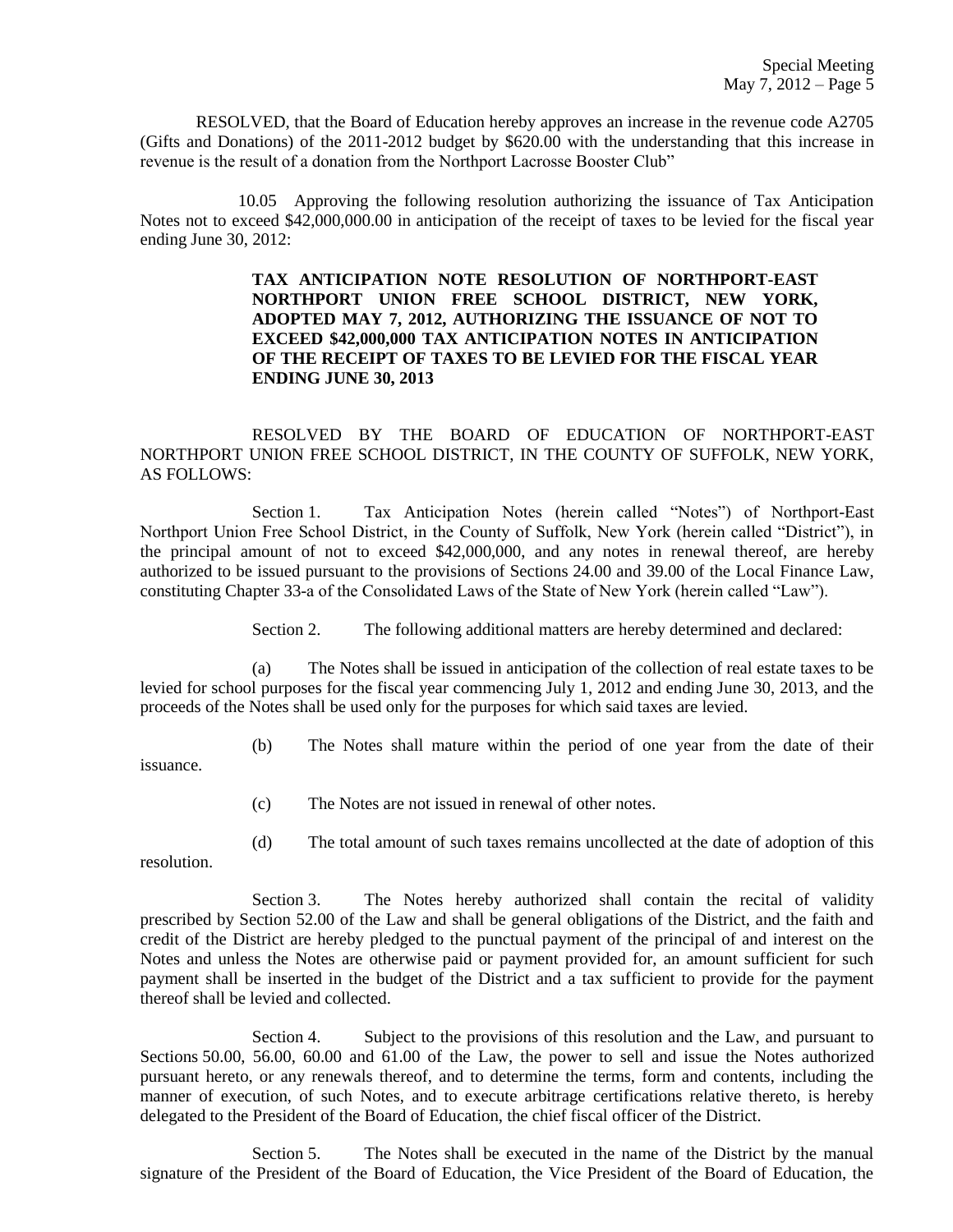District Treasurer, the District Clerk, or such other officer of the District as shall be designated by the chief fiscal officer of the District, and shall have the corporate seal of the District impressed or imprinted thereon which corporate seal may be attested by the manual signature of the District Clerk.

Section 6. This resolution shall take effect immediately.

10.06 Approving an Allstate Foundation Safe Teen Drive Long Island Program grant application in the amount of \$1,000.00 to be used to exclusively support the teen driving program

10.07 Approving a Capital One Bank Financial Literacy Grant application in the amount of \$5,000.00 to be used to support professional development for the District's Business teachers in financial literacy education as well as to purchase financial literacy texts for the classroom

10.08 Approving a Stipulation of Settlement regarding the resolution of an Impartial **Hearing** 

10.09 Approving an Agreement with Zonar Systems, Inc. to provide the Transportation Department with equipment and related software for 24/7 access to Zonar Ground Traffic Control

Vote on Trustee McCue's motion to approve all items under 10.0 was unanimously carried.

### 11. SUPERINTENDENT'S REPORT – FOR INFORMATION ONLY

- 11.01 Schedule H Use of Facilities
- 11.02 Schedule I Home Instruction
- 11.03 Student Activity Account Reports for February 2012 from:
	- 11.03.1 Northport High School
	- 11.03.2 East Northport Middle School
	- 11.03.3 Northport Middle School
- 11.04 Investment Report for February 2012
- 11.05 Collateral Schedule for February 2012
- 11.06 Bank Reconciliation Report for February 2012
- 11.07 Monthly Revenue and Budget Status Report for February 2012

11.08 School Lunch Profit and Loss Report for the months ending December 2011, January 2012 and February 2012

### 12. ADJOURNMENT INTO PUBLIC WORK SESSION TO DISCUSS BOARD POLICIES

At 9:38 p.m., motion was made by Trustee Thompson, seconded by Trustee Sabia, to adjourn the Special Business Meeting and convene into Public Work Session to Discuss Board Policies.

Unanimously carried.

Discussion of the following policies: